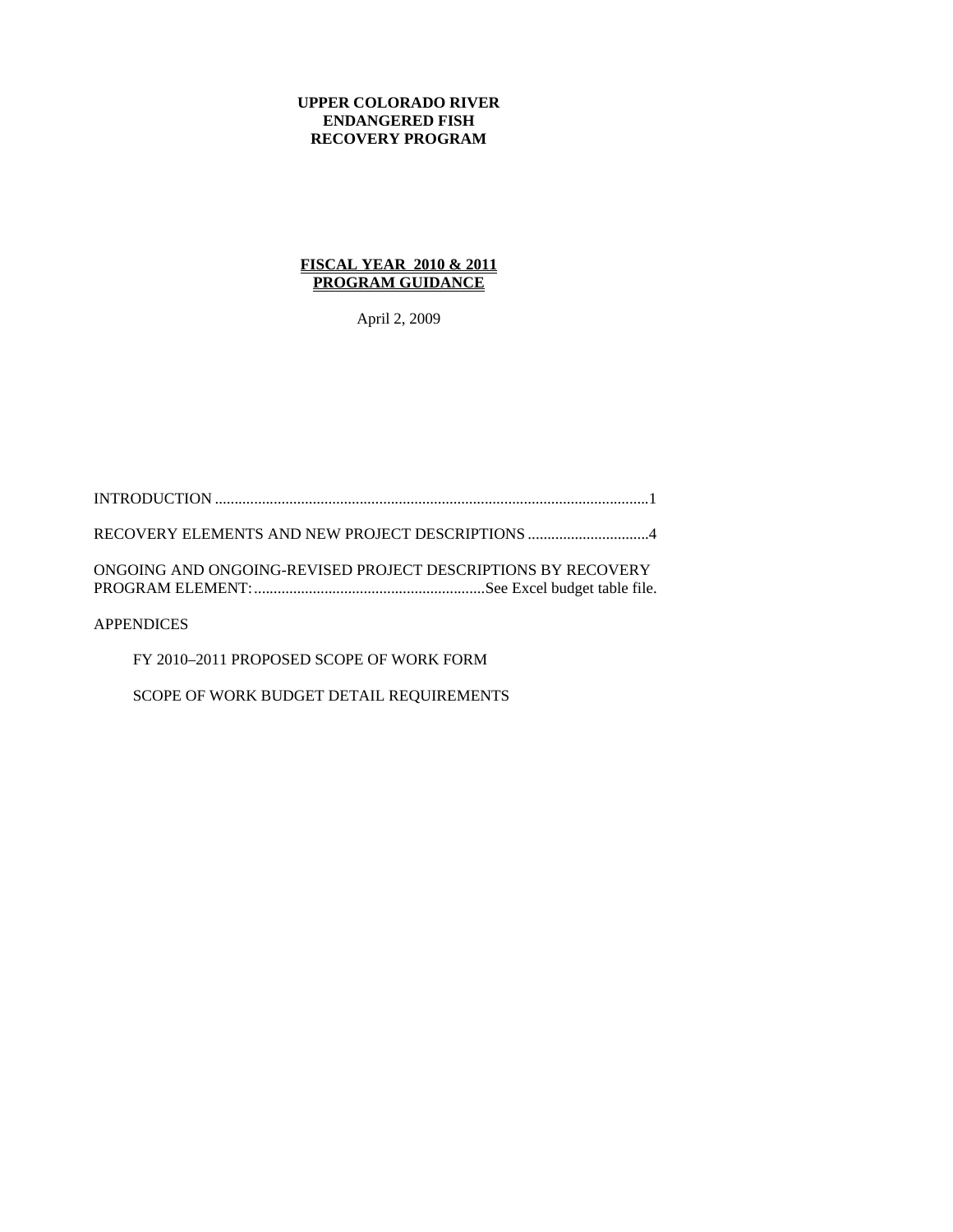# **INTRODUCTION**

This is the guidance for development of the Recovery Program's FY 2010-2011 Work Plan. The Program Director's office developed this guidance on the basis of the Recovery Program's Recovery Action Plan (RIPRAP) and input from Program participants and was subsequently be reviewed, modified, and approved by the Program's technical and Management committees (the Implementation Committee delegated review and approval to the Management Committee). The RIPRAP identifies all the activities currently believed necessary and feasible to recover the endangered fish in the Upper Basin. Thus, annual Program guidance is closely tied to the RIPRAP.

Like the RIPRAP, the guidance is organized by recovery element. In the accompanying Excel budget tables, guidance is provided for ongoing and ongoing-revised projects within each recovery element. Ongoing projects are those previously approved for out-year funding for which goals/objectives, methods, cost, and expected outcome have not changed significantly. Scopes of work for these projects should require only minor updates. Ongoing-revised projects are those previously approved for out-year funding for which goals, objectives, methods, cost, or expected outcome have changed significantly (as outlined in the guidance), thus their scopes of work may require more changes. Program guidance for new projects is provided in this document. New projects are those not previously approved for out-year funding and completely new scopes of work will need to be developed for these. In some cases, this will involve a formal request for proposals (RFP) developed by the Bureau of Reclamation.

This FY 2010-2011 guidance requests proposals for FY 2010-2011 activities; proposed scopes of work are requested for each of the projects listed in the Excel budget tables accompanying this guidance (with the exception of any new starts requiring RFP's). Scopes of work should be prepared according to the format provided. Please review this format carefully, especially the explanatory text printed in italics. Scopes of work which do not contain the information and budget detail requested will be returned to the principal investigator for revision. This could prevent the scope from receiving FY 2010-2011 funding consideration because of the tight work plan development schedule.

Scopes of work for new, ongoing, and ongoing-revised biological and water acquisition projects (under recovery elements I-V) are due to the Program Director's office NO LATER THAN Thursday, April 30, 2009 (this includes scopes of work for capital-funded projects). Submit ongoing-revised, and ongoing scopes of work for these projects to the appropriate Program coordinator (see list near end of this section) in Word 2003 format by electronic mail. IN ADDITION, submit a courtesy electronic or hard copy of ongoing-revised biological scopes of work to each member of the Biology Committee and water acquisition scopes of work to each member of the Water Acquisition Committee (see lists at end of this section). If you wish, you may provide this courtesy copy by posting it to the fws-coloriver listserver. (The technical committees do not need to see ongoing scopes of work until later in the work plan review process, and these will be sent to them by the Program Director's office.)

For your information, the evaluation form used by the Recovery Program in reviewing and commenting on final draft project reports, the proper format for final draft reports that are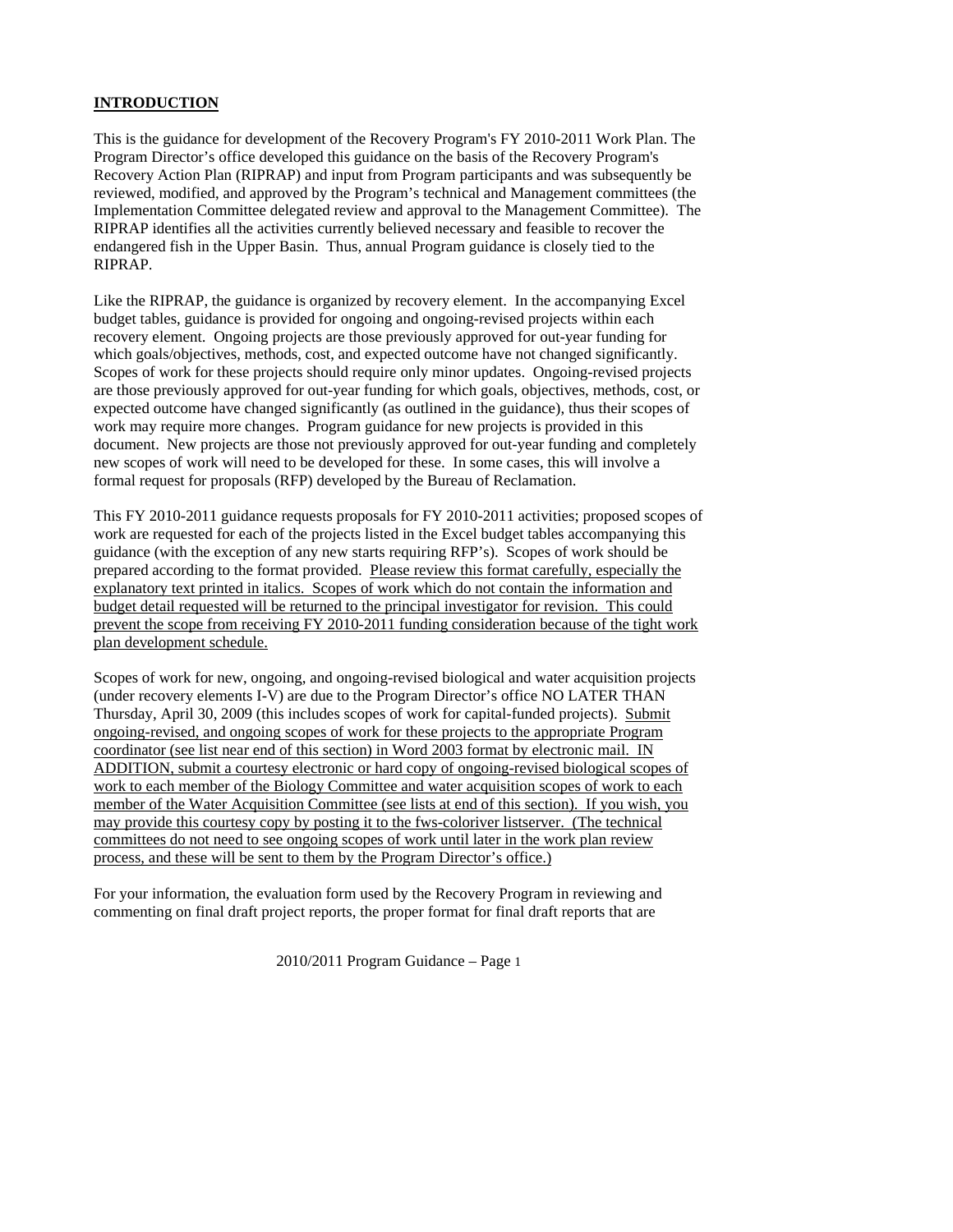submitted to the Biology Committee for review and approval, and the Biology Committee review process for final draft reports may all be found at http://www.r6.fws.gov/crrip/rfdoc.htm. Scopes of work for information & education projects (under recovery element VI) also are due April 30 2009, and should be submitted in Word 2003 format to Debbie Felker (debbie\_felker@fws.gov).

Program management scopes of work (under recovery element VII) are due by July 1, 2009 (in Word 2003 format by electronic mail to angela kantola@fws.gov).

**A NOTE ABOUT INFLATION:** The Program's FY 2010 and FY 2011 base budgets are likely to be very similar to FY 2009, due to declining economic inflation (and perhaps even deflation). Therefore, principal investigators are cautioned to carefully consider the need for and clearly justify any increases in project budgets from 2009 to 2010 and 2011. Of course, this relates to *inflationary* increases, not other salary increases that are part of agency policies.

Upon receipt of the proposed scopes of work, the Program Director's office will begin working (with technical committees and principal investigators) to review and refine the scopes of work and develop a recommended technical annual work plan. This recommended work plan and refined scopes of work will be submitted by the Program Director to the technical committees for review on June 19. Technical committee comments are then due to the Program Director and the Management Committee by July 15. The recommended Program management work plan also is due from the Program Director to the Management Committee at this time. The Management Committee will meet by mid-August to discuss the recommended work plans and approve projects for the FY 2010-2011 Work Plan (The Implementation Committee may delegate their review and approval to the Management Committee). The FY 2010-2011 scopes of work will be posted to the web by first quarter of FY 2010 (scopes of work for new starts and some nonnative fish management scopes of work may be delayed, however). If you have any questions about this guidance or the FY 2010-2011 work plan development process, please contact Angela Kantola at 303/969-7322, ext 221, or the appropriate coordinator:

Instream flow protection –Jana Mohrman 303/236-4486, jana\_mohrman@fws.gov

Habitat restoration –Tom Czapla (fish passages and screens) 303/969-7322 ext. 228, tom\_czapla@fws.gov and Tom Chart (floodplain restoration) 303/969-7322, ext. 226, tom\_chart@fws.gov.

Nonnative fish control – Tom Chart 303/969-7322, ext. 226, tom\_chart@fws.gov

Genetics and propagation, monitoring/research/life history - Tom Czapla 303/969-7322 ext. 228, tom\_czapla@fws.gov – Tom Chart (floodplain restoration) 303/969-7322, ext. 226,

Information, education, and public involvement - Debbie Felker 303/969-7322 ext. 227, debbie\_felker@fws.gov

Program management - Angela Kantola 303/969-7322 ext. 221, angela\_kantola@fws.gov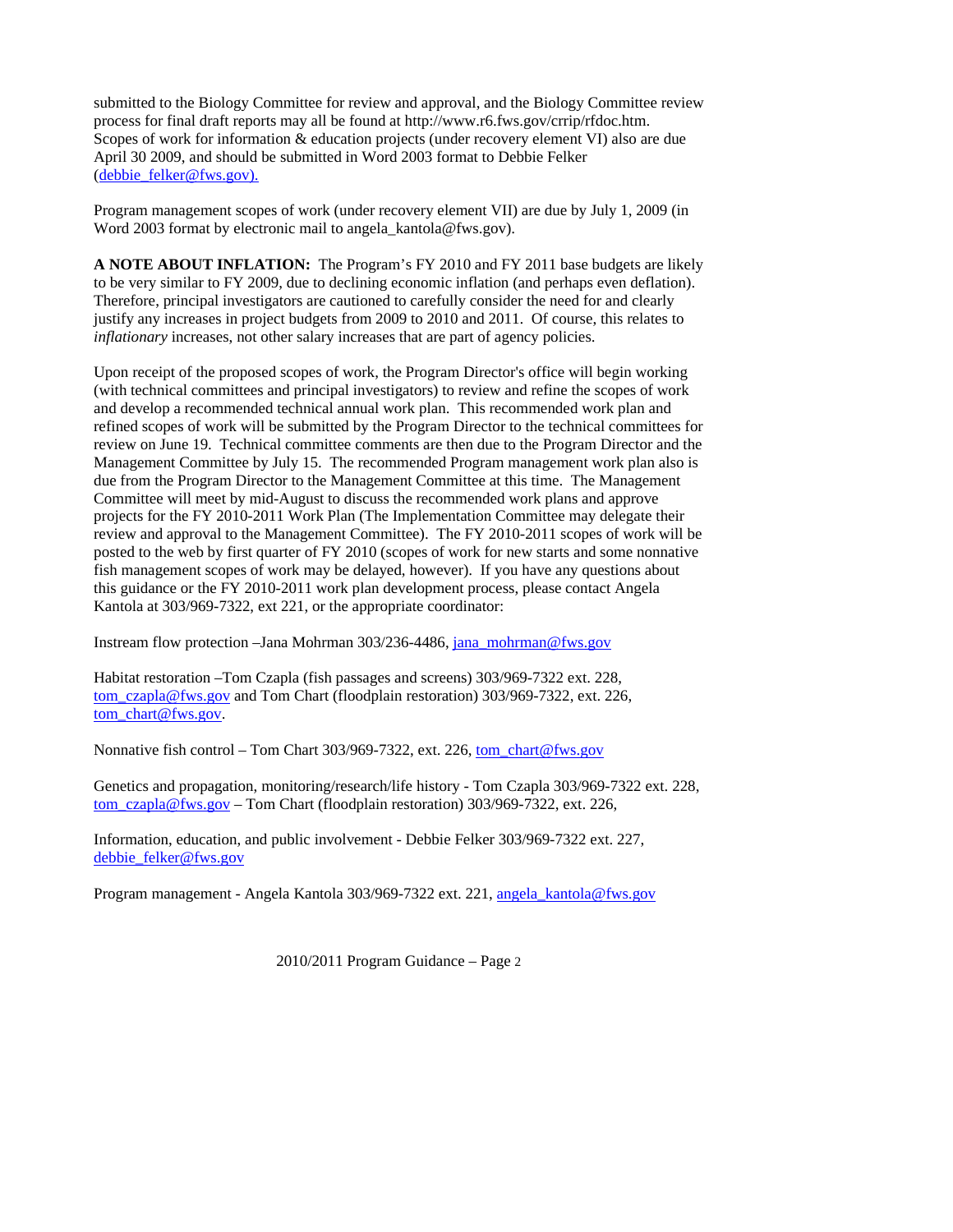#### Biology Committee e-mail list:

aaron\_webber@fws.gov bob\_burdick@fws.gov capron@wapa.gov christopherkeleher@utah.gov dave\_irving@fws.gov dean.riggs@state.co.us doug\_osmundson@fws.gov dspeas@uc.usbr.gov gene@cuwcd.com h2orus@waterconsult.com hayse@anl.gov jana\_mohrman@fws.gov jhawk@lamar.colostate.edu john\_wullschleger@nps.gov jshiel@seo.wyo.gov JayG@utetribe.com kbestgen@cnr.colostate.edu kelagory@anl.gov kevinchristopherson@utah.gov krissywilson@utah.gov Kevin.Gelwicks@wgf.state.wy.us leisamonroe@utah.gov melissa\_trammell@nps.gov michelle\_morgan@fws.gov Pete.Cavalli@wgf.state.wy.us robert\_muth@fws.gov sherman.hebein@state.co.us tildon\_jones@fws.gov tom.nesler@state.co.us tom\_chart@fws.gov tom\_czapla@fws.gov travis\_francis@fws.gov trinahedrick@utah.gov Valdezra@aol.com wdavis@ecoplanaz.com zaneolsen@utah.gov angela\_kantola@fws.gov

#### Water Acquisition Committee e-mail list:

builenberg@uc.usbr.gov gene@cuwcd.com h2orus@waterconsult.com jana\_mohrman@fws.gov jshiel@seo.state.wy.us luecke5@comcast.net MattLindon@utah.gov michelle.garrison@state.co.us randy.seaholm@state.co.us rnorman@uc.usbr.gov rtenney@crwcd.org Robert\_Muth@fws.gov tiseman@tnc.org tom\_chart@fws.gov angela\_kantola@fws.gov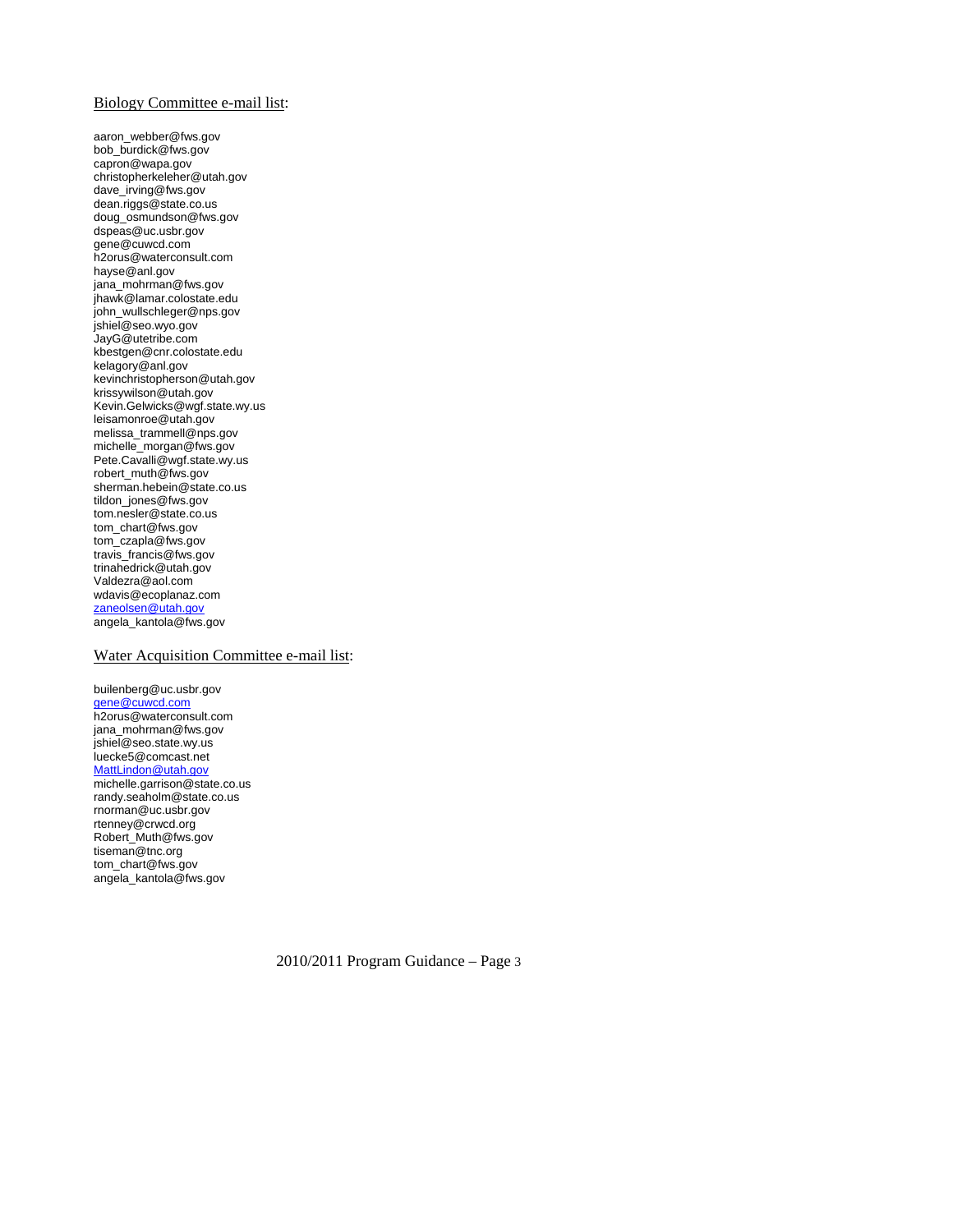# **INSTREAM FLOW IDENTIFICATION AND PROTECTION**

Instream flow activities in FY 2010 and 2011 will be directed toward*:* 1) ongoing flow and temperature monitoring and hydrology support; 2) augmenting flows in the Colorado, Yampa and Gunnison rivers to help meet Service flow targets; and 3) evaluating flow recommendations (as identified in the Green River Study plan 2007 and the 2003 Strategic Plan for Geomorphologic Research and Monitoring).

# **II. HABITAT RESTORATION**

The goal of Habitat Restoration is to provide and protect habitat necessary to both achieve and sustain endangered fish recovery. Currently there are three major thrusts under this element of the Recovery Program.

- 1. Re-open access to historically occupied river sections by restoring fish passage at the following migration barriers:
	- a. Redlands Diversion Dam (selective passage completed 6/96)
	- b. Grand Valley Irrigation Company Diversion (nonselective passage completed 1/98; Obermeyer gate installed in 2006)
	- c. Price-Stubb Diversion Dam (nonselective passage completed 4/08)
	- d. Grand Valley Project Diversion Dam (selective passage completed 8/04)
	- e. Tusher Wash Diversion Dam (dropped from further consideration; deemed unnecessary)

f. Yampa River diversion structures (dropped from further consideration; deemed unnecessary)

- 2. Install fish screens to prevent entrainment of endangered fishes into diversion canals.
	- a. Redlands Diversion Dam (completed 8/05)
	- b. Grand Valley Irrigation Company Diversion (completed 4/02; modified 3/04) c. Grand Valley Project Diversion Dam (completed 8/05)
	- d. Tusher Wash Diversion Dam (dependent on Utah and Green R. Canal Co's decision on whether to raise the dam)
	- e. Yampa River diversion structures, if deemed necessary
- 3. Restore or enhance natural floodplain functions that support endangered fish recovery.

# **III. REDUCE NONNATIVE FISH AND SPORTFISH IMPACTS**

Nonnative fish management activities in FY 2010–2011 will be directed primarily toward: 1) removal/control of problematic nonnative fishes from river reaches occupied by the endangered fishes; 2) evaluation of control efforts; 3) evaluation of species response to nonnative fish management activities; and 4) identification of sources of problematic nonnative fishes.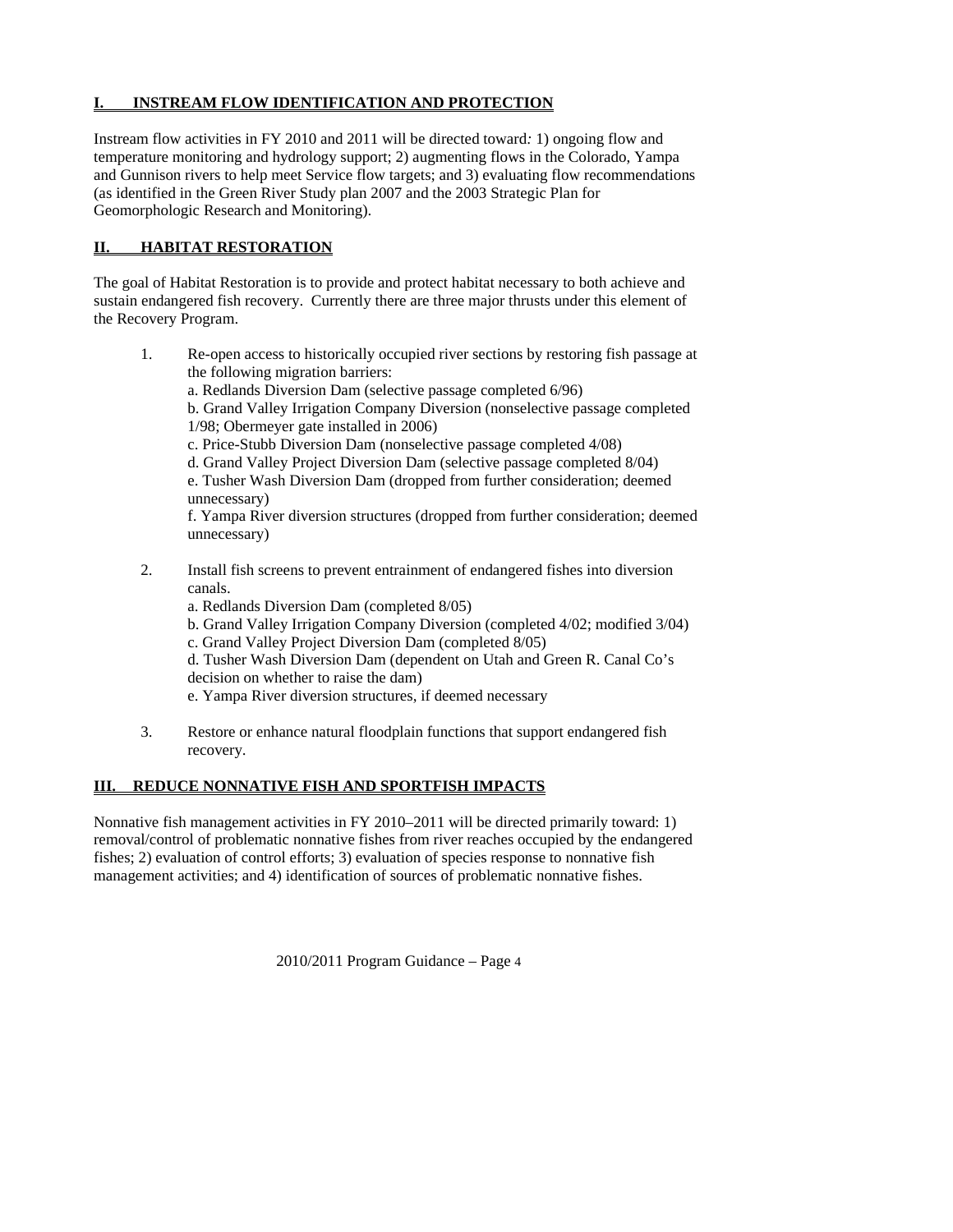# **IV. PROPAGATION & GENETICS MANAGEMENT**

The goals of Propagation and Genetics management are: to prevent immediate extinction of any endangered Colorado River fish stocks; to conserve genetic diversity of wild endangered fish stocks through recovery efforts; to maintain genetic diversity in captive-reared endangered fish broodstock that is similar to that of the wild stock used as founders; and to produce genetically sound offspring for augmentation efforts.

## V. **RESEARCH, MONITORING, & DATA MANAGEMENT**

Population estimates were originally designed to provide 3 years of information and then allow the population to rest. For Colorado pikeminnow, the schedule is now 3 years of sampling followed by 2 years of rest, then repeating. For humpback chub, the schedule is now 2 years of sampling followed by 2 years of rest, then repeating.

Population estimates schedule since 1998 by calendar year and projected.

| Species/River                  | 98 | 99 | 0 <sup>0</sup> | $\Omega$ | 02 | 0 <sup>3</sup> | 04 | 0.5 | 06 | 07               | 08             | 09                    | 10 |            | 12             |
|--------------------------------|----|----|----------------|----------|----|----------------|----|-----|----|------------------|----------------|-----------------------|----|------------|----------------|
| C. pikeminnow/ Colorado River  |    |    |                |          |    |                |    |     |    |                  |                |                       |    |            |                |
| C. pikeminnow/ Green River     |    |    | $*$            |          |    |                |    |     |    |                  |                |                       |    |            |                |
| Humpback Chub/Yampa            |    |    |                |          |    |                |    |     |    | Captivity        |                |                       |    |            |                |
| Humpback Chub/ Desolation/Grey |    |    |                |          |    |                |    |     |    | $\overline{O}$ S | $\Omega$       |                       |    | $\Omega$ S |                |
| Humpback Chub/ Black Rocks     |    |    |                |          |    |                |    |     |    |                  | O <sub>S</sub> | $\Omega$              |    |            | $\Omega$       |
| Humpback Chub/Westwater        |    |    |                |          |    |                |    |     |    |                  | O <sub>S</sub> | $\Omega$              |    |            | O <sub>S</sub> |
| Humpback Chub/ Cataract        |    |    |                |          |    |                |    |     |    |                  |                | Catch per Unit Effort |    |            |                |

\* *Only the Middle Green River was sampled in 2000; sampling the entire Green River began in 2001. Research means we will attempt to bring humpback chub from the Yampa population into captivity. The "s" and "o" stand for September and October, respectively, demonstrating the overlap in Federal fiscal years.*

## *NEW PROJECTS* **(Note: Scopes of work are NOT being solicited for new starts at this time, but the PD's office will be working with Program participants to consider the following potential new starts.)**

#### **FY10 New Start: TITLE: REMOTE SENSING OF RAZORBACK SUCKER NEAR A SPAWNING BAR IN THE GREEN RIVER.**

## **RIPRAP Item Number: Green River: V.D. Conduct population estimate for razorback sucker.**

## **Rationale/Problem Statement:**

Hatchery raised and stocked razorback sucker have been detected and monitored through telemetry, along with wild razorback sucker, at the Jensen spawning bar (Modde et al. 2005). Stocked fish have been implanted with the 134.2 kHz Passive Integrated Transponder (PIT) tag since 2004. Flat plate antenna technology is designed to work with 134.2 kHz PIT tags and should be able to remotely detect fish when they swim above the antenna.

## **Project Goals and Objectives:**

The goal is to place flat antenna technology on the Jensen spawning bar to remotely detect stocked razorback sucker.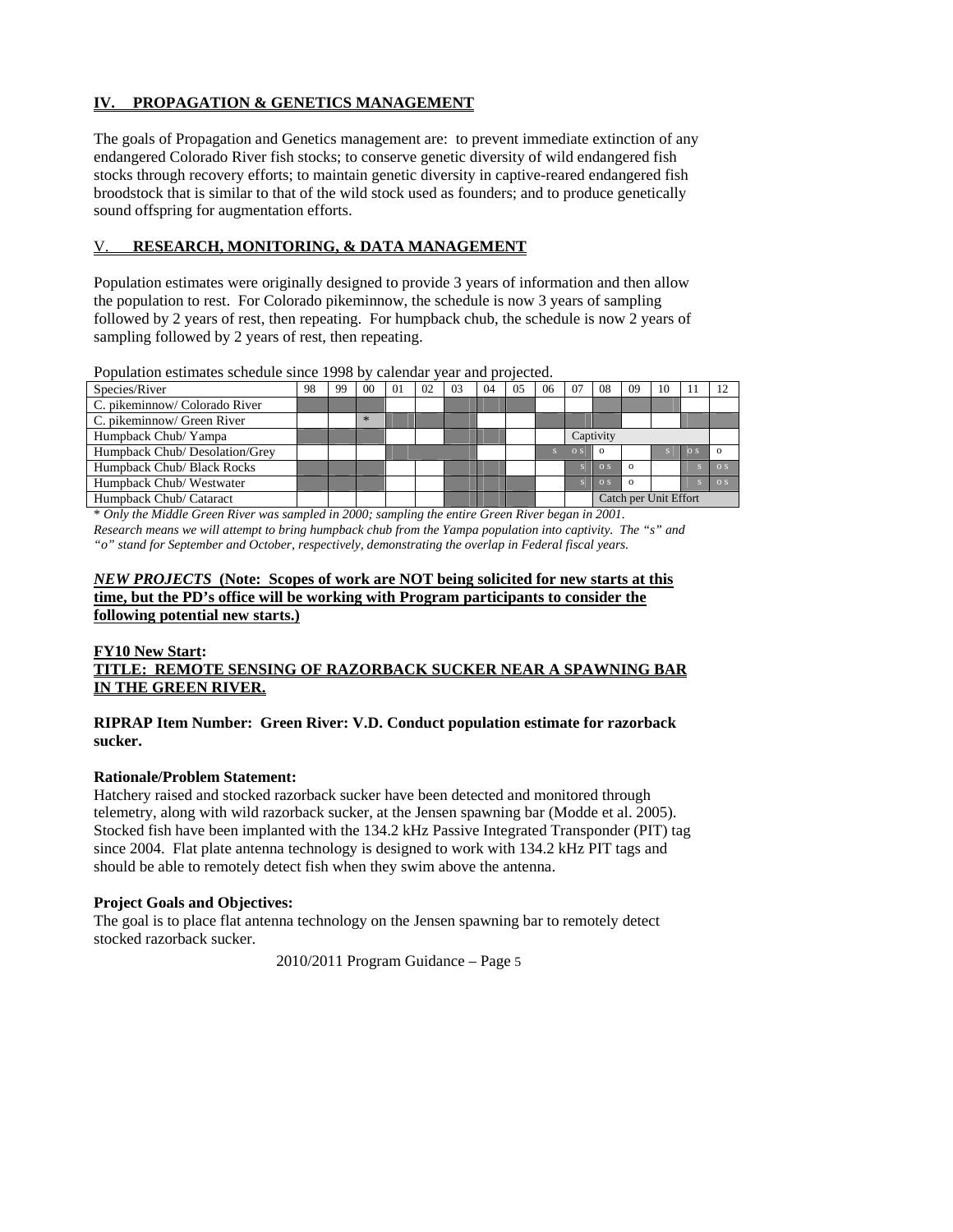**Expected Products:** A final report identifying the numbers of stocked fish that were detected on the spawning bar.

## **Recommended Approach/Methods:**

The narrowest width of the river over the spawning bar appears to be approximately 40 m (130 ft; determined from Modde et al. 2005). The flat plate antennas are 27" x 13" outer dimensions. If an array of antennae are aligned across this narrow, then 6 flat plate antennae could capture almost 10% of the width. The antennae should be deployed by 15 April 2010 and left until 15 June 2010.

### **Schedule:** FY10–11

**Cost: \$**5,000 per year for O&M (funds may be received for installation of this and other passive PIT-tag monitoring arrays in 2009 as part of the economic stimulus package).

### **Literature Cited:**

Modde, T., Z.H. Bowen, and D.C. Kitcheyan. 2005. Spatial and temporal use of spawning site in the middle Green River by wild and hatchery-reared razorback sucker. Transactions of the American Fisheries Society 134: 937–944.

#### **FY10 New Start:**

# **TITLE: UPPER COLORADO RIVER BASIN RAZORBACK SUCKER MONITORING PROGRAM.**

### **RIPRAP Item Number: Green River: V.D. Conduct population estimate for razorback sucker.**

### **Rationale/Problem Statement:**

Development of a razorback sucker monitoring plan is expected to be completed in 2009. The implementation of that plan or portions of that plan should be implemented in 2010.

#### **Project Goals and Objectives:**

The goal is to begin to monitor razorback sucker at various life stages to assess the recovery of the species.

**Expected Products:** Annual report on the portion of the plan that is implemented.

## **Recommended Approach/Methods:**

Identify portions of the razorback sucker plan that can be implemented and collect the necessary information. Razorback monitoring would be done to coincide with sampling schedules for Colorado pikeminnow population estimates to minimize impacts to fish, if possible. Sampling would be basin-wide (not just on the Green River).

**Schedule:** FY10 and out years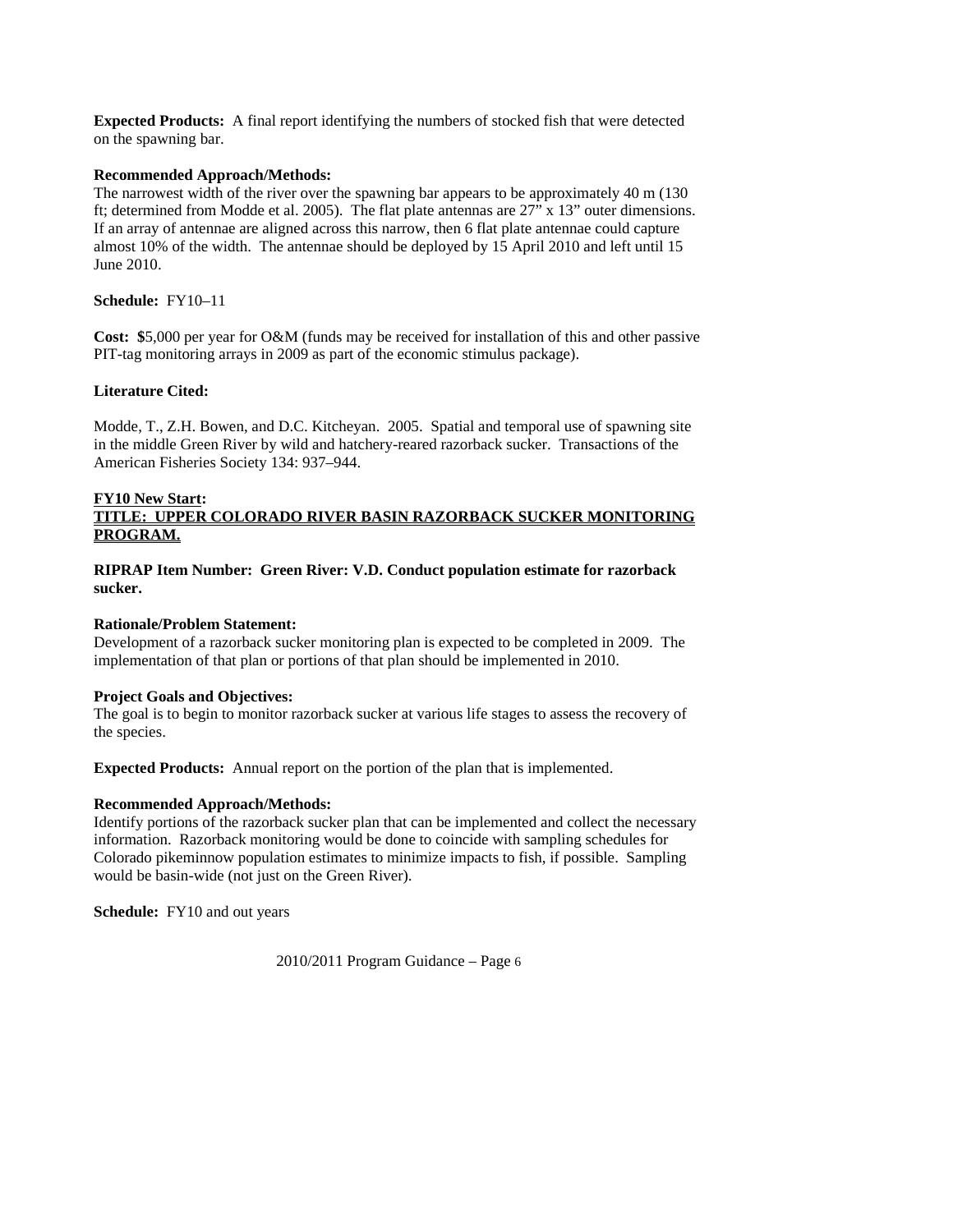**Cost: \$**30,000.

### **FY10 New Start: TITLE: UPPER COLORADO RIVER BASIN BONYTAIL MONITORING PLAN**

### **RIPRAP Item Number:**

### **Rationale/Problem Statement:**

Develop a bonytail monitoring plan in 2010 for implementation (all or a portion) in 2011.

### **Project Goals and Objectives:**

The goal is to begin to monitor bonytail at various life stages to assess the recovery of the species.

**Expected Products:** Monitoring plan; annual reports on the portion of the plan that are implemented.

**Recommended Approach/Methods:** Consider bonytail use of habitat structure; also consider what information might be gained through PIT-tag arrays. **Schedule:** FY10 and out years

**Cost: TBD**.

# **VI. INFORMATION, EDUCATION, & PUBLIC INVOLVEMENT**

A strategic, multi-faceted information and education program is being implemented to: develop public involvement strategies at the beginning of any and all projects; educate target audiences (including the public and elected officials) about endangered fish and increase their understanding of and support for the recovery of these fish at local, state and national levels; provide opportunities for the public to participate in activities that support recovery; and improve communication and cooperation among members of the Recovery Program.

## **VII. PROGRAM MANAGEMENT**

Program management activities for FY 2010-2011 focus on continued planning and coordination of Program activities by the Program Director and staff and by Utah, Colorado, Wyoming, and the Bureau of Reclamation. All of these projects are ongoing.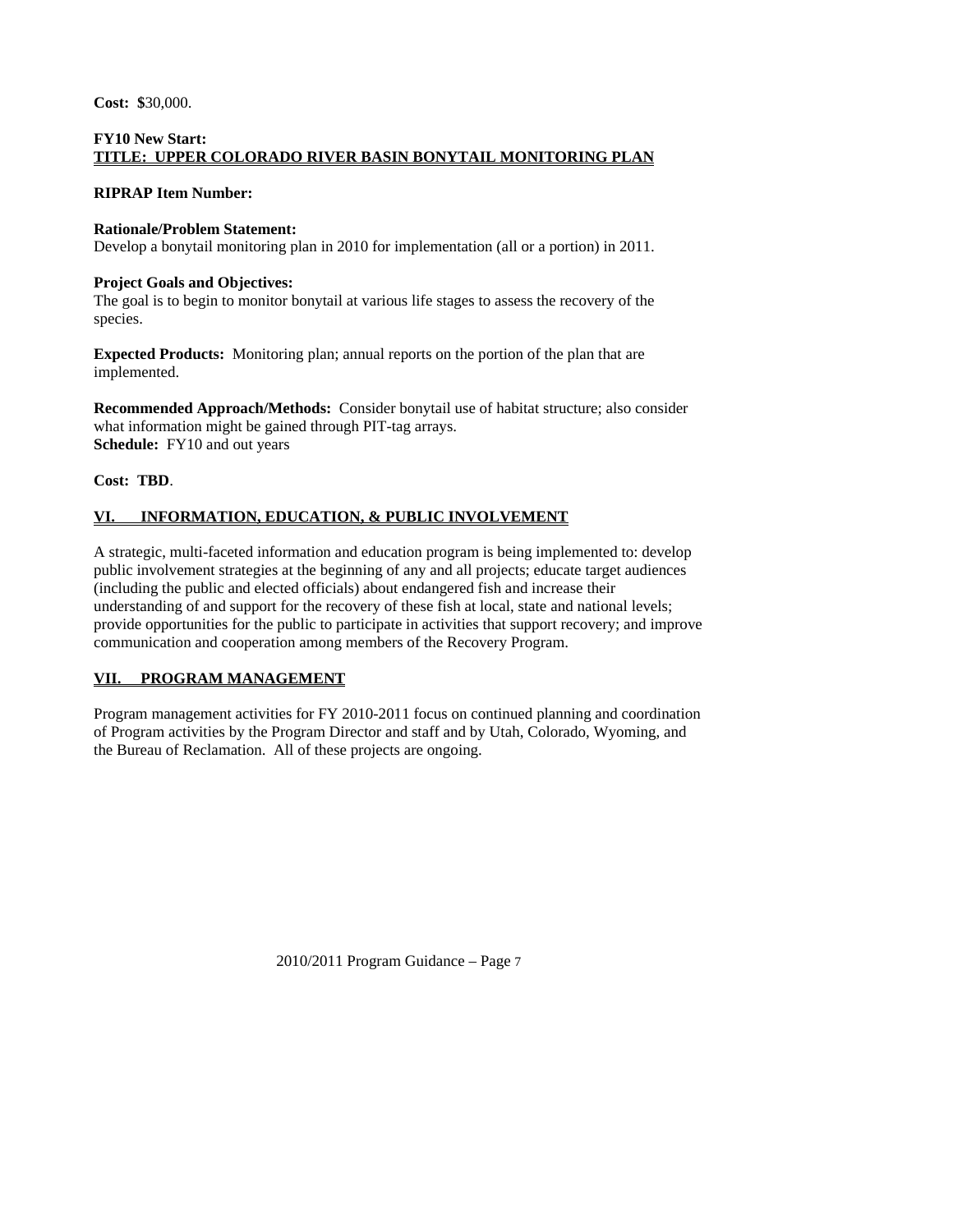#### COLORADO RIVER RECOVERY PROGRAM Project Number: \_\_\_\_ **FY 2010-2011 SCOPE OF WORK for:**

*[Show brief title of project here]* 

Lead agency:

Submitted by: *[Give name of project manager, give name, address, phone, fax, e-mail of principal investigator]* Date Last Modified: 4/3/2009 3:01:00 PM *[This field is set to update automatically.]* 

**Deleted:** 3/10/2009 3:32:00 PM

- \_\_ Ongoing project \_\_ Annual funds
- \_\_ Ongoing-revised project \_\_ Capital funds
- 
- \_\_ Unsolicited proposal

Category: Expected Funding Source: \_\_ Requested new project \_\_ Other *[explain]*

- I. Title of Proposal:
- II. Relationship to RIPRAP: *[Action plan(s), task number(s) and title(s) in the most recent RIPRAP which are correlated with this project. See RIPRAP at http://www.fws.gov/mountainprairie/crrip/riprap/RIPRAPMarch31-08.pdf]*
- III. Study Background/Rationale and Hypotheses: *[If applicable] [Include description of expected study results and how those results will be integrated into the overall recovery effort.]*
- IV. Study Goals, Objectives, End Product(s): *[Include measurable outcomes and their expected due dates.]*
- V. Study Area: *[Including river miles and sampling dates, if appropriate]*
- VI. Study Methods/Approach: *[Provide a clear description of sampling methods, gear types, numbers and life stages of fish to be collected, statistical analyses to be used, etc.]*
- VII. Task Description and Schedule:
- VIII. Deliverables, Due Dates, and Budget by Fiscal Year: *[ A NOTE ABOUT INFLATION: The Program's FY 2010 and FY 2011 budgets are likely to be very similar to FY 2009, due to declining economic inflation (and perhaps even deflation). Therefore, principal investigators are cautioned to carefully consider the need for and clearly justify any increases in project budgets from 2009 to 2010 and 2011.]*

FY 2010 Deliverables Budget *[Broken out by task and funding target; see budget detail example requirements, attached]* - Labor

- **Travel**
- 
- **Equipment**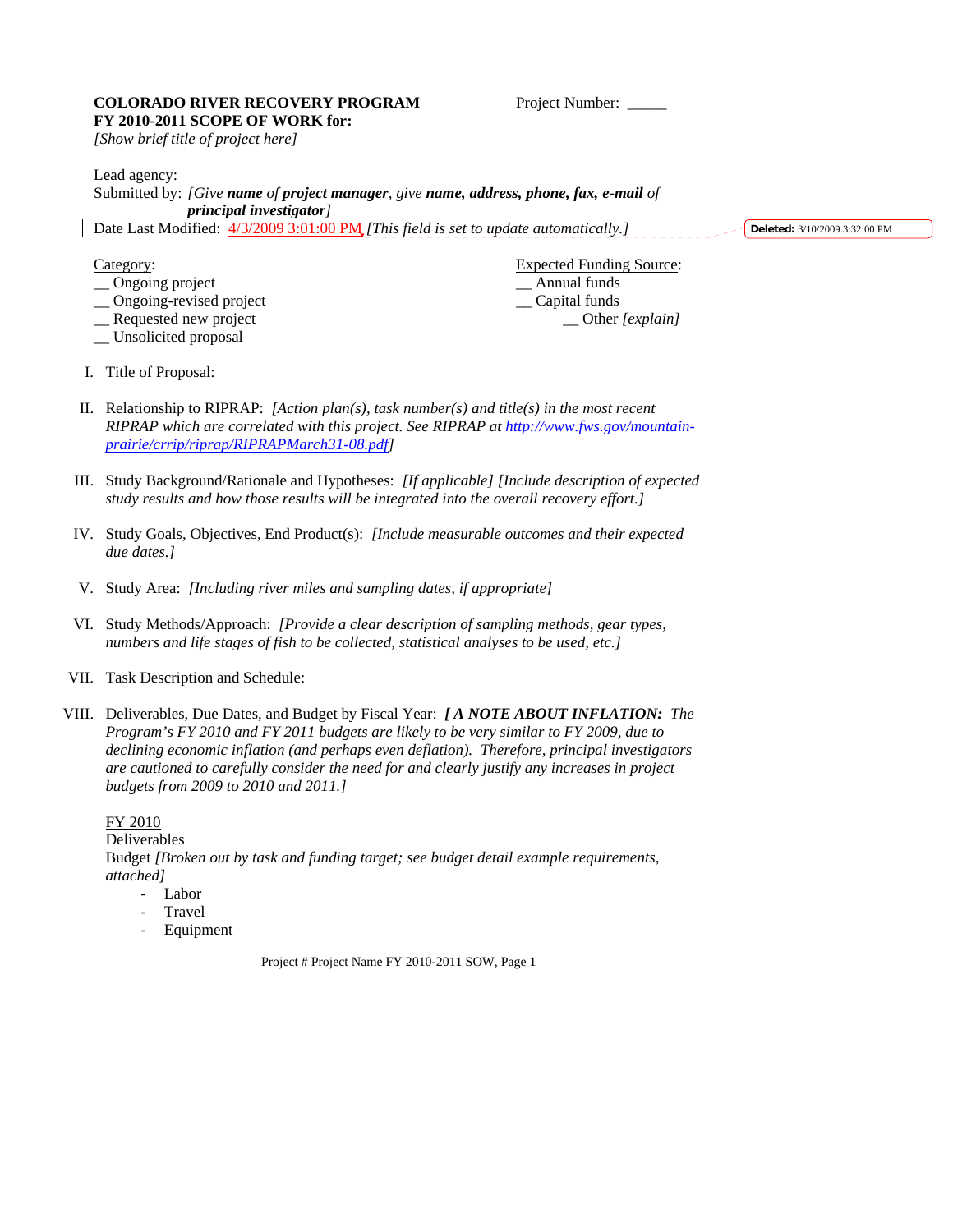- Other

FY 2011 Deliverables Budget *[Broken out by task and funding target; see budget detail example requirements, attached]* - Labor - Travel - Equipment

- Other

FY 2012, etc (for multi-year study)

IX. Budget Summary: *[Provide total AND break-out by funding target (e.g. station)]*\*

X. Reviewers: *[For new projects or ongoing-revised projects, list name, affiliation, phone, and address of people who have reviewed this proposal.]*

XI. References:

\* Do NOT include overhead costs on funds transferred from Reclamation to the Service.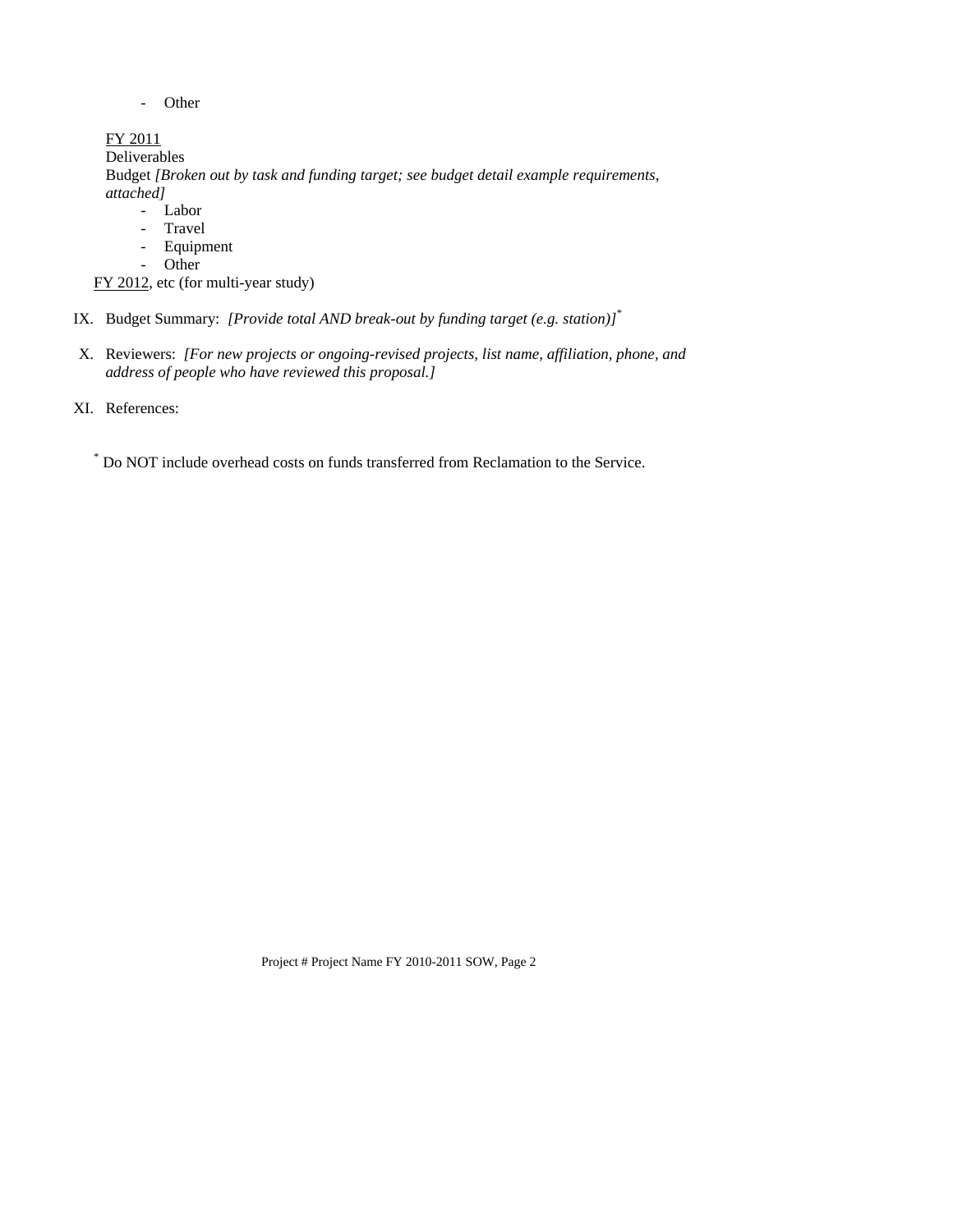## **Scope of Work Budget Detail Requirements**

Budgets should be broken down by task, category (at least labor, travel, supplies, and equipment) and funding target. Under "labor," please identify: the type of labor (e.g., project manager, technician, secretary, etc.), the labor rate (per day, per week, or whatever calculation your office uses), and the expected amount of effort (expressed in terms of hours or weeks). If supplies exceed 5% of the project budget, please explain those costs. All equipment expenses for any single item  $\geq$ \$1,000 should be itemized and justified.

**A NOTE ABOUT INFLATION:** The Program's FY 2010 and FY 2011 budgets are likely to be very similar to FY 2009, due to declining economic inflation (and perhaps even deflation). Therefore, principal investigators are cautioned to carefully consider the need for and clearly justify any increases in project budgets from 2009 to 2010 and 2011. Of course, this relates to *inflationary* increases, not other salary increases that are part of agency policies.

### Example:

FY 2010 Costs:

|                                                                                    |          | Agency A Agency B Contractor |     | Total        |
|------------------------------------------------------------------------------------|----------|------------------------------|-----|--------------|
| Task 1                                                                             |          |                              |     |              |
| Labor                                                                              |          |                              |     |              |
| Proj. mgr (\$1833/wk; 3 wks)<br>@ agency A, \$1800/wk; 2<br>wks $@$ agency $B$ )   | \$5,500  | \$3,600                      | \$0 | \$9,100      |
| Technicians (10 wks per<br>agency; \$810/wk @ agency<br>A: $$900/wk \ @$ agency B) | \$8,100  | \$9,000                      |     | \$0 \$17,100 |
| Travel                                                                             |          |                              |     |              |
| Per diem (20 days)                                                                 | \$600    | \$700                        | \$0 | \$1,300      |
| Vehicle (20 days)                                                                  | \$1,200  | \$1,500                      | \$0 | \$2,700      |
| *Equipment                                                                         |          |                              |     |              |
| <b>Boat</b>                                                                        | \$0      | \$12,000                     | \$0 | \$12,000     |
| Trailer                                                                            | \$0      | \$6,000                      | \$0 | \$6,000      |
| Motor                                                                              | \$0      | \$2,000                      | \$0 | \$2,000      |
| Electrofishing Unit                                                                | \$0      | \$4,000                      | \$0 | \$4,000      |
| Supplies                                                                           | \$700    | \$800                        | \$0 | \$1,500      |
| Task subtotal                                                                      | \$16,100 | \$39,600                     | \$0 | \$55,700     |

\*Justification: Additional outfitted electrofishing boat and trailer needed for concurrent sampling in two river reaches as required by population estimate protocol. Current equipment inventory of agency B includes only one outfitted electrofishing boat and trailer.

Task 2

| Labor |                                                                    |     |         |         |         |
|-------|--------------------------------------------------------------------|-----|---------|---------|---------|
|       | Biologist (2 wks; \$1500/wk<br>@agency B: contractor<br>\$2000/wk) | \$0 | \$3,000 | \$4.000 | \$7.000 |